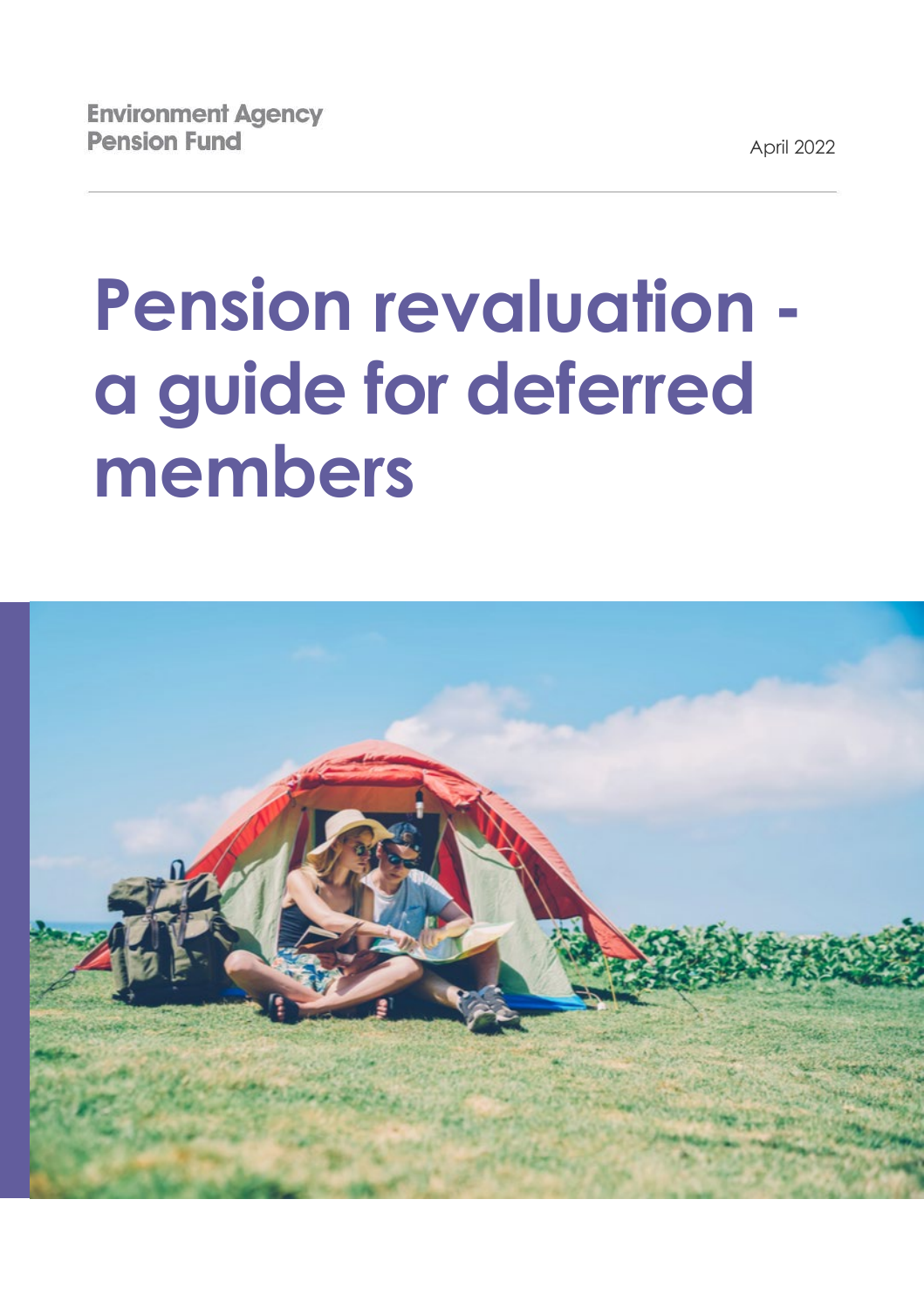# **About this guide**

The Environment Agency Pension Fund (EAPF) is governed by the Local Government Pension Scheme (LGPS) Regulations 2013 (as amended).

This guide will help you to understand when your EAPF pension is revalued and how we apply revaluation to the different parts of your pension. It's intended for any scheme member who holds a deferred, deferred pensioner or pension credit pension account. Throughout this factsheet we'll use 'deferred benefit' to refer to the benefits held by any of these member types.

### **What is revaluation?**

We apply up to two different types of revaluation.

The first type is a Treasury order which is applied to the Career Average (CARE) element of your benefits on 1 April. We'll only apply a Treasury order if you were a contributing member and you left or opted out of the EAPF during that scheme year with entitlement to a deferred benefit.

The second type is a Pensions Increase (PI) order which is applied on the first Monday following 5 April to work out the revaluation for both the Final Salary and CARE elements of the benefits you've left in the scheme.

Where we apply both the last Treasury and the first PI orders, these are known as partial orders, as we only apply the part of the order that is relevant to the period of contributing service and time remaining in the scheme year to 31 March. Partial orders only apply in the year in which a contributing member leaves the scheme and after that we'll apply full PI orders.

Both Treasury orders and PI orders are currently aligned to the Consumer Price Index (CPI), which is a Government indicator of price inflation. These orders provide revaluation that's based on the level of CPI in the September before the April in which revaluation is applied (e.g. the rate of CPI in September 2021 is the revaluation applied in April 2022). However, unlike Treasury orders, PI orders can't be negative.

The CPI for the year to September 2021 increased by 3.1%; this means that, in April 2021, both the full Treasury order for contributing members and the full PI order for deferred members is 3.1%.

#### **How are PI orders decided?**

From April 2011, the Government changed the rate of revaluation used by HM Treasury for PI orders from the Retail Prices Index (RPI) to CPI.

As mentioned in the section 'What is revaluation' CPI is a Government indicator of price inflation. We'll use the annual change in CPI to each September to determine if your deferred pension should be increased in the following April.

For example, if there is an increase in CPI in the 12 months to September, we'll add the same increase to your deferred pension in the following April so the value of your deferred pension isn't eroded by the effects of inflation.

If the change in CPI is negative, we won't apply a decrease because PI orders can't be negative and this means your deferred pension will remain unchanged and payable at the same rate.

Please note that LGPS funds like the EAPF have no powers or discretion to vary the increase that can be applied.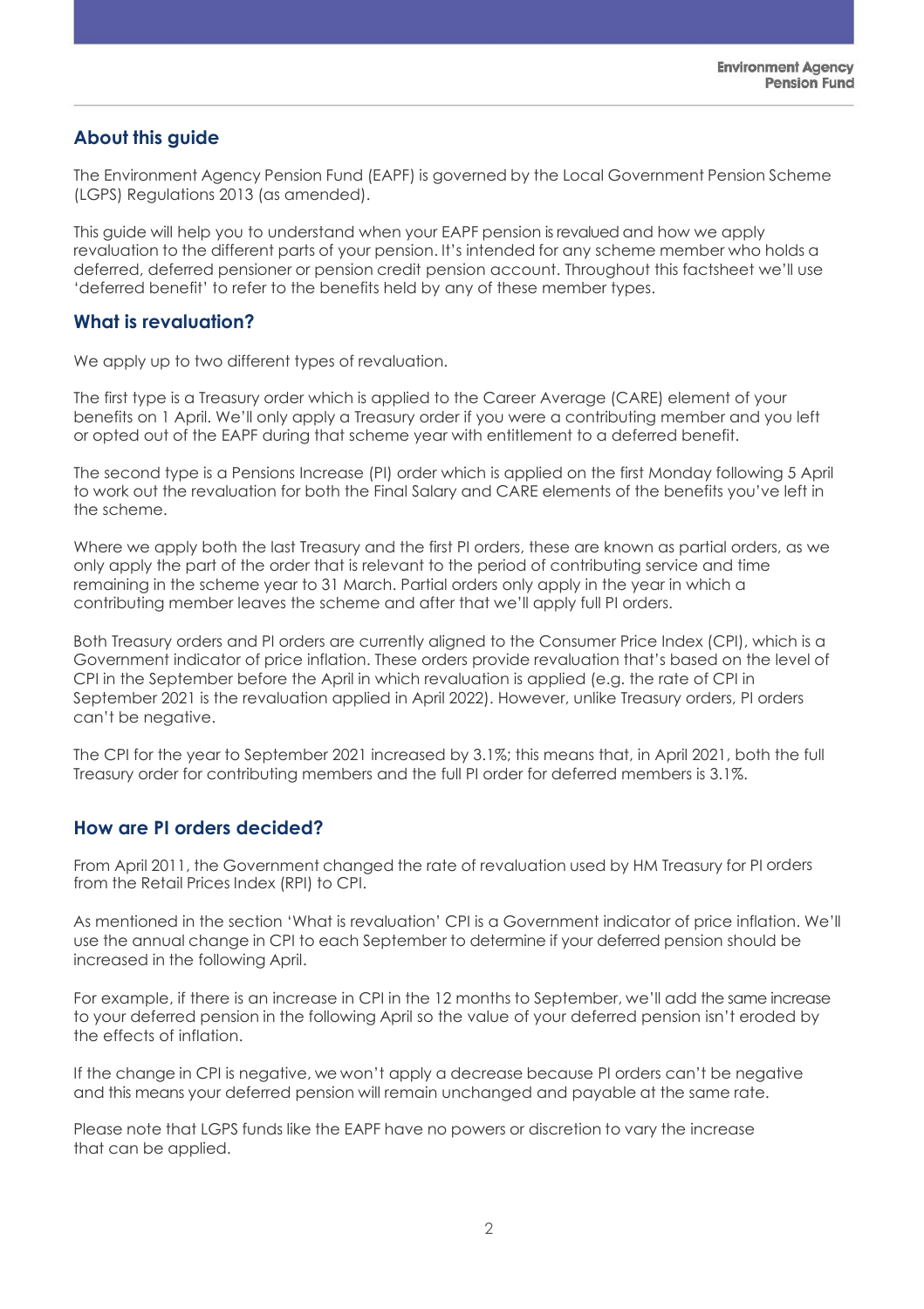The rate at which deferred pensions have been revalued by PI orders since 2011 is as follows:

| Year                                         | 2012   2013   2014   2015   2016   2017   2018   2019   2020   2021   2022 |  |     |  |                               |     |  |
|----------------------------------------------|----------------------------------------------------------------------------|--|-----|--|-------------------------------|-----|--|
| <b>Increase</b> $\%$   5.2   2.2   2.7   1.2 |                                                                            |  | 0.0 |  | $1.0$   $3.0$   $2.4$   $1.7$ | 0.5 |  |

# **When is my pension account revalued by PI?**

PI orders are effective from the first Monday after 5 April each year, so it will always fall between 6 April and 12 April.

The first increase to your pension account after you become entitled to a deferred benefit will normally only be a proportion of the year's increase. How much of the full PI order you receive will depend on how many months you've been a deferred member. The number of months used in the calculation is rounded up or down to the nearest number of full months.

However, if your deferred benefit includes a final salary element that was calculated using a pensionable pay figure that was earlier than your final year (i.e. best of the last 3 years or best 3 year average from the last 13 years) a full year's increase will be applied to that element.

Subsequent increases will always be the full percentage amount showing in the PI order and we'll tell you the rate of revaluation applied to your deferred benefits each year on your annual pension statement.

## **Example:**

- You became entitled to deferred benefits on 1 January and in the following April the full percentage amount showing in the PI order is 1.2%.
- As you became entitled to a deferred pension part way through the tax year we'll apply a proportion of the increase.
- The increase will be 0.3% (3/12 x 1.2%) to reflect that your pension has only been deferred for three months of the previous year.
- The Career Average element will also have had a partial Treasury Orders increase.
- In following years, the full PI for the year will be paid.

# **Will revaluation be paid after I've taken my pension?**

Although deferred, deferred pensioner, pension credit and pensioner accounts are revalued by PI whilst in deferment.

Unlike Treasury orders, the increases from PI orders only come into payment when you take your retirement pension and:

- You're aged 55 years or over, or
- You're under age 55 and have been granted early payment of your deferred pension on ill health grounds and were certified as being permanently unable to undertake any regular full time employment

However, if you're under age 55 and the above conditions don't apply to you, the cumulative PI revaluation will only be applied and become payable when you reach your 55<sup>th</sup> birthday.